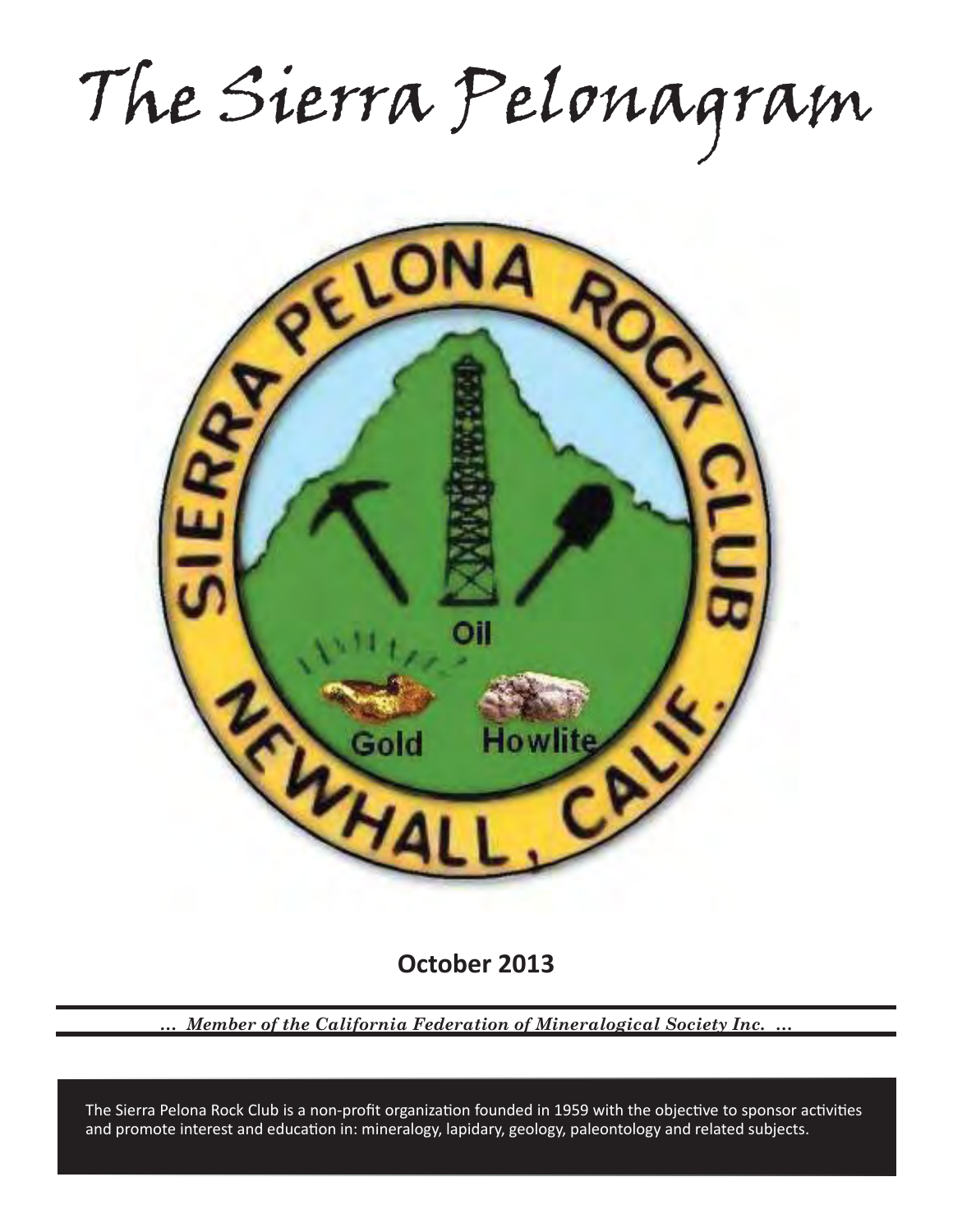### **CFMS Shows**

Go to the club website or the CFMS website for more information.

#### **October 19: WEST HILLS, CA** Woodland Hills Rock Chippers

Website: www.rockchippers.org **October 19 - 20: CAYUCOS, CA**

San Luis Obispo Gem & Mineral Club

Website: www.slogem.org **October 19 - 20:** 

## **PLACERVILLE, CA**

El Dorado County Mineral & Gem Society

Website: www.rockandgemshow. org

### **October 19 - 20: WHITTIER, CA**

Whittier Gem & Mineral Society Email: joemar1@verizon.net **October 26 - 27: LOS ALTOS,** 

**CA**

Peninsula Gem & Geology Society Website: www.pggs.org

### **November 2 - 3: ANAHEIM, CA** American Opal Society Website: www.opalsociety.org/ **November 2 - 3: CONCORD, CA** Contra Costa Mineral & Gem Society Website: www.ccmgs.org **November 2 - 3: RIDGECREST, CA**

Indian Wells Gem & Mineral Society Website: www.indianwells.weebly. com

# **November 9 - 10:**

**SACRAMENTO, CA** Sacramento Mineral Society Website:sacramentomineralsociety. org



## **Fall Birthdays**

### **October**

Omid Aeen Oct 4 Dave D'Agostino Oct. 26 Barbara Farrar Oct. ? (a woman of mystery!)

### **November**

Frank Humelbaugh Nov. 10 Dianne Southwell Nov. 13

# **Officers:**

President – Greg Langewisch Vice-President – Bill Webber Secretary: Heidi Webber Treasurer – Greg Mazourek Federation Director (CFMS/AFMS) – Shep Koss

## **Chairpersons:**

Claim - Mike Serino Donation Rock Table - Akiko Strathmann Equipment - Bill Webber Field Trips – Open Historian -Open Hospitality – Evelyn Velie Membership – Janelle Williams On-Line Presence (FB and website) - Larry Holt Pelonagram Publisher, Editor – Heidi Webber Programs – Shep Koss Publicity –Bruce Velie Storage - Vlad Litt Sunshine - Brigitte Mazourek

The Sierra Pelona Rock Club, is a member of the California and American Federation of Mineralogical Societies, Inc. (CFMS/AFMS). The general club meetings (Open to the public) are at 7:30 PM, on the 3rd Tuesday of each month at:

# **The Clubhouse of the Greenbrier Mobile Estates EAST 21301 Soledad Canyon Rd Canyon Country, CA 91351**

Contact the Club or the Sierra Pelonagram Editor at:

**Sierra Pelona Rock Club P.O. Box 221256 Newhall, Ca. 91322** Or e-mail: hwebber@pacbell.net *Visit the SPRC website http://www.sierrapelona. com/*

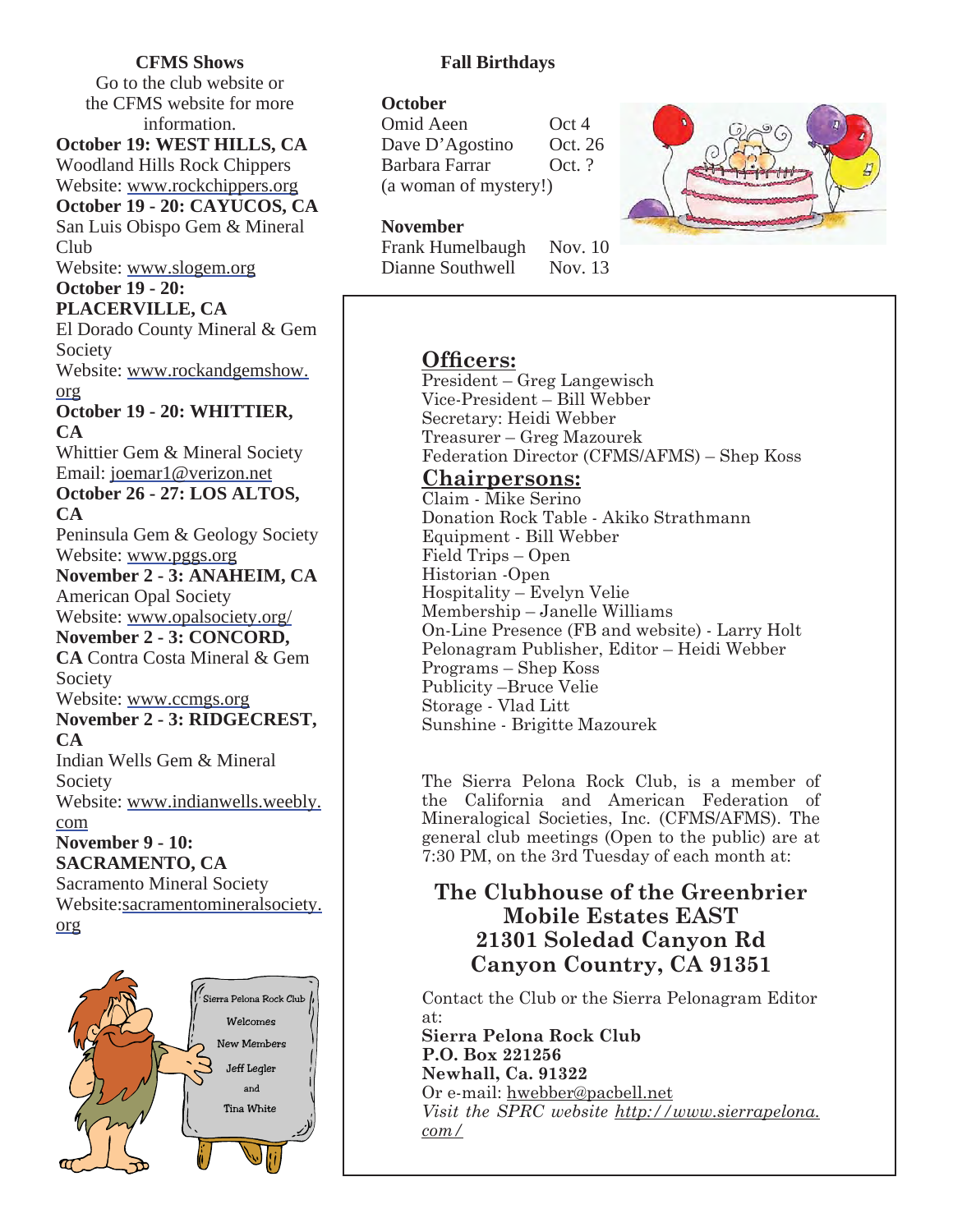

Hello all.

 So many things going on this month… First, there was the Trona Gem-O-Rama on the  $12<sup>th</sup>$  and  $13<sup>th</sup>$ . Hopefully some of you were able to make it out there to get some of the hanksite and other minerals to be found at the event. The following Tuesday we have our general meeting where we will have a very special speaker, Stephanie Holgren! The weekend of the  $19<sup>th</sup>$  and  $20<sup>th</sup>$ , we have the Lombardi Ranch craft fair, where the club will have a booth on Saturday and Sunday. I can't wait to see a whole bunch of us out there supporting the club! Finally, on Saturday the  $26<sup>th</sup>$ , we'll head out to Gem Hill and the North Edwards claim for some collecting and weenie roast! We certainly want to see a good sized group attend that event. We always have a great time at the cook outs at the claim!

 Of course, it being October, many of us are carving pumpkins, making pies and otherwise preparing for the Halloween festivities. Whew…so much going on this month. I hope you all have some time between family activities to spend some time with us.

### **A Trip You Might Like With the Victor Valley Gem and Mineral Club**

VVGMC October Field Trip Saturday, October 26, 2013 Double Trip: Calico Silver Lace - Mule Canyon Blue Stone

 The Calico Silver Lace is an old favorite. But, since that is true, the pickings in float are few and far between. Some material can be gotten from climbing the very steep tailings pile, but this is dangerous, not only for the climbers, but also for those who stay behind.

 As the Mule Canyon blue stone is easily gotten to, I plan to guide everyone to that first. After we've gotten our share, we can then go back to the Silver Lace and see how we may collect for everyone.

 The Mule Canyon stone is on a ridge, and though it is not very high, the climb is steep. What I had hoped to do is get a number of volunteers to donate material and labor on making a small sled. This could be dragged to the stone site and loaded with good material. This would then be lowered down to the flat below where those who could not climb the trail could still harvest some of the beautiful stone.

Please email me at wagon-master@vvgmc.org if you can donate either material or labor.

 The mileage to the Mule Canyon site is 50 miles one way. The roads are passable to cars. Again, I plan to meet at the Barstow Pizza Hut. Take the I-15 N. and exit at Barstow Road. Turn right and take another quick right and you will see a Valero gas station and the Pizza Hut behind. This time, since I had some late comers last time, we are going to meet at 7 am, and we will wait until 7:30 am at which time we leave promptly. My phone is, 760.508.6726

 There will be a roster and release form. As far as tools, bring a good pry bar if you plan to go up top at the Mule Canyon site, sledge hammers, good chisels, a shovel wouldn't hurt and go ahead and bring a pick. Of course your regular rock hammer and a spritzer bottle are important. Snacks too.

 Just a reminder to everyone...Please make sure your vehicle is in good operating condition. My alternator went out on the last trip, and I was very lucky to have been with the stragglers who made sure I got back to my home safely.

 Consider a routine tune-up. Worth the trouble and expense with driving into the desert. Also check your spare, lug wrench and jack to be sure all are operable.

#### **John Patrick Hill**

Wagon Master

 Also check your battery terminals, I had mine corrode off of my 2007 Tundra in August because they are made of thin copper now instead of the old heavy lead of yesteryear.

**Jim – webmaster**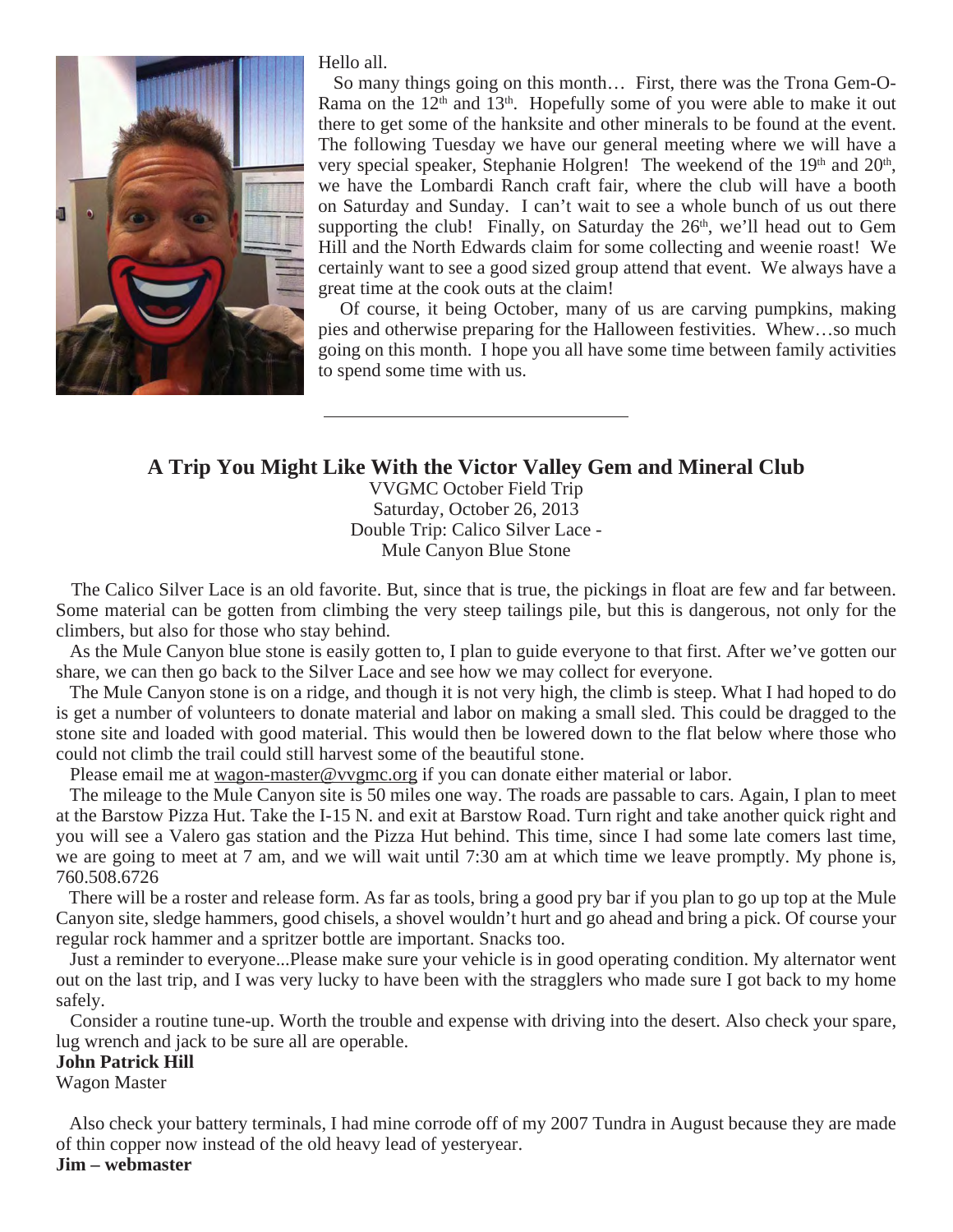#### **Sierra Pelona Rock Club** Business Meeting October 1, 2013

 The meeting was called to order at 7pm. In attendance were Greg L, Greg M, Evelyn and Bruce Velie, Shep Koss, Bill and Heidi Webber and Mike Serino. A quorum was met and the meeting was called to order.

 Greg reiterated that the workshop at Bill and Heidi's would be the coming Sunday from 10-whenever. Lunch will be provided for a \$5 donation.

Trona Gem and Mineral show is October 12 and 13. Greg said he will email for caravan opportunities.

 Lombardi is October 19 and 20. We need volunteers to work the booth, half days, setup, tear-down. The hours are 9am-6pm with setup commencing at 7:30. Greg will send out an email for volunteers and Heidi will coordinate the sign-up sheet.

The October field trip on Saturday the  $26<sup>th</sup>$  will be at the North Edwards claim and surrounding areas, TBD. Bill will bring the pop-up and we will have a weenie roast for lunch—donations to Greg. If you want to bring a side dish, please do. We now have 2 beautiful new (so far) picnic tables on the site.

Shep said that the October program will be presented by member Stephanie Holgren. She needs a projector.

 Club Saw: Ron wants to get the 24" saw out of his shed. Greg L. suggested if we can't find a place for it, we consider selling it and buy a couple of smaller saws to use. Greg M motioned to look into selling if now one can take it for club use. Mike Serino seconded/motion passed. (Update: Omid and Trina can take the saw to their home. They are fairly centrally located in the SCV for convenience of use by the club membership).

 Ron L has a lot of oil from the saw. We desperately need a place to take it. So far Chiquita landfill and the LA County of Public works is a washout.

Bill might need parts for the 10" saw.

Mike Serino said the claims are good until next August.

 December Elections: Bill will get together a committee at the October General Meeting for the December elections. Bruce may become the chair of the committee, he will let us know.

 Holiday Potluck Signups: Bruce is checking with the clubhouse to see the available dates. The date depends on a vailability. If no availability, we will check with Placerita to use the classroom again. A signup sheet will be at the General Meeting in October. The club will provide a turkey and ham.

 Membership: The board voted to admit Tina White and Jeff Legler as members to the club. Congratulations! Greg L motioned to adjourn the meeting at 8pm. Heidi seconded/motion passed.

## **Sierra Pelona Rock Club**

General Meeting

September 17, 2013

The Meeting was brought to order at 7:40pm. Greg welcomed back the membership from the summer hiatus.

Sheep Springs is the trip planned for September. It will be with the Antelope Valley club on the 4<sup>th</sup> weekend of this month, a Saturday. Sheep Springs is near Ridgecrest. High clearance vehicles are recommended. Dendritic and moss agate are collected in that area. Participants have to walk in from the springs—more detail will come via email.

Lombardi's is the 19<sup>th</sup> and 20<sup>th</sup> of October. This is our main fund raiser of the year. Heidi will get toys and candy. Volunteers are needed both days. This year there is no conflict with the Trona Gem and Mineral show. Greg suggested we think about entering the Scarecrow contest at Lombardi's next year. It could be a fun and different experience for the club.

The Trona show is the  $12<sup>th</sup>$  and  $13<sup>th</sup>$  of October. The 2-day event has many fun and various activities. Some members plan to stay overnight.

There will be a workshop at Bill and Heidi's on Sunday, October 6.

 Elections will be held in December. Start thinking if you would like to join the board and help with the club direction in the future.

The Holiday party will be potluck with the club supplying the meat. Normally that is turkey and ham.

 Greg L said to NEVER clean quartz crystals in hot oxalic acid and then plunge into cold water! Shep added never place them into a microwave! Gives one pause…

The meeting was adjourned at 8pm for Show and Tell.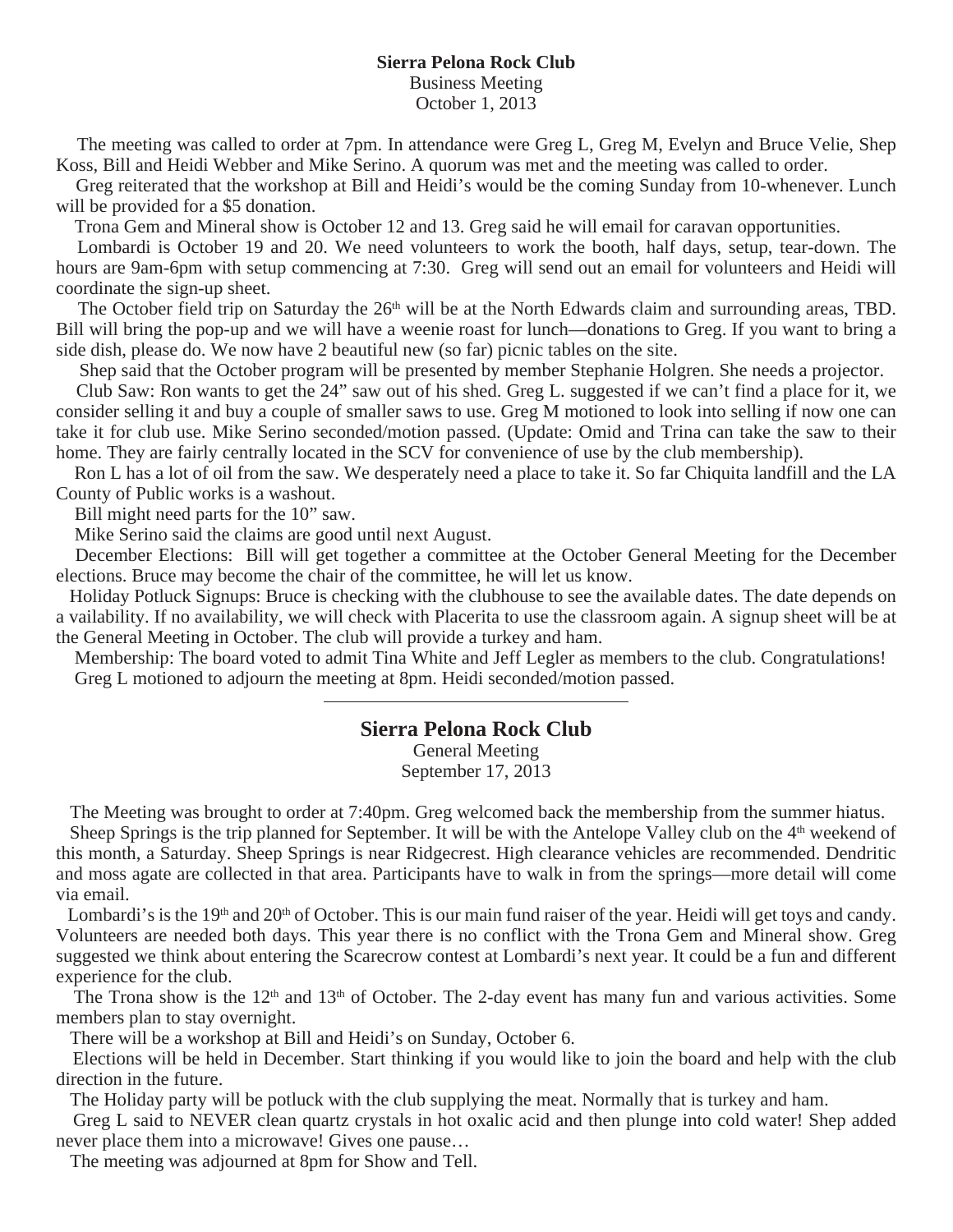

A knife blade manufactured from mahogany obsidian. The craftsman who made this blade had a very high skill level and was able to produce a serrated edge. Image © Al Braunworth, iStockphoto.

#### **Obsidian**

Obsidian is a naturally occurring volcanic glass formed as an extrusive igneous rock. It is produced when felsic lava extruded from a volcano cools rapidly with minimum crystal growth. Obsidian is commonly found within the margins of rhyolitic lava flows known as obsidian flows, where the chemical composition (high silica content) induces a high viscosity and polymerization degree of the lava. The inhibition of atomic diffusion through this highly viscous and polymerized lava explains the lack of crystal growth. Obsidian is hard and brittle; it therefore fractures with very sharp edges, which had been used in the past in cutting and piercing tools, and has been used experimentally as surgical scalpel blades.

 Obsidian is the rock formed as a result of cooled lava, which is the parent material. Having a low water content when newly formed typically less than 1% water by weight, becomes progressively hydrated when exposed

to groundwater, forming perlite. Tektites were once thought by many to be obsidian produced by lunar volcanic eruptions, though few scientists now adhere to this hypothesis.

 Obsidian is mineral-like, but not a true mineral because as a glass it is not crystalline; in addition, its composition is too complex to comprise a single mineral. It is sometimes classified as a mineraloid. Though obsidian is usually dark in color similar to mafic rocks such as basalt, obsidian's composition is extremely felsic. Obsidian consists mainly of SiO<sub>2</sub> (silicon dioxide), usually 70% or more. Crystalline rocks with obsidian's composition include granite and rhyolite. Because obsidian is metastable at the Earth's surface (over time the glass becomes fine-grained mineral crystals), no obsidian has been found that is older than Cretaceous age. This breakdown of obsidian is accelerated by the presence of water.

 Pure obsidian is usually dark in appearance, though the color varies depending on the presence of impurities. Iron and magnesium typically give the obsidian a dark brown to black color. Very few samples are nearly colorless. In some stones, the inclusion of small, white, radially clustered crystals of cristobalite in the black glass produce a blotchy or snowflake pattern (*snowflake obsidian*). It may contain patterns of gas bubbles remaining from the lava flow, aligned along layers created as the molten rock was flowing before being cooled. These bubbles can produce interesting effects such as a golden sheen (*sheen obsidian*) or an iridescent, rainbow-like sheen (*rainbow obsidian*).

#### **Occurrence**

 Obsidian can be found in locations which have experienced rhyolitic eruptions. It can be found in Argentina, Armenia, Azerbaijan, Canada, Chile, Georgia, Greece, El Salvador, Guatemala, Iceland, Italy, Japan, Kenya, Mexico, New Zealand, Peru, Scotland, Turkey and the United States. Obsidian flows which may be hiked on are found within the calderas of Newberry Volcano and Medicine Lake Volcano in the Cascade Range of western North America, and at Inyo Craters east of the Sierra Nevada in California. Yellowstone National Park has a mountainside containing obsidian located between Mammoth Hot Springs and the Norris Geyser Basin, and deposits can be found in many other western U.S. states including Arizona, Colorado, New Mexico, Texas, Utah, Washington, Oregon and Idaho. Obsidian can also be found in the eastern U.S. states of Virginia, as well as Pennsylvania.

 There are only four major deposit areas in the central Mediterranean: Lipari, Pantelleria, Palmarola and Monte Arci. Ancient sources in the Aegean were Melos and Giali. Acigöl town and the Göllü Dað volcano were the most important sources in central Anatolia, one of the more important source areas in prehistoric Near East.

#### **Historical Use**

 The first archaeological evidence known of usage were made from within Kariandusi and other sites of the Acheulian age (beginning 1.5 million years previously) dated 700,000 BC, although the number of objects found at these sites were very low relative to the Neolithic.

 Use of obsidian in pottery of the Neolithic in the area around Lipari was found to be significantly less at a distance representing two weeks journeying.

 Anatolian sources of obsidian are known to have been the material used in the Levant and modern-day Iraqi Kurdistan from a time beginning sometime



A baroque cabochon of iridescent "rainbow obsidian".